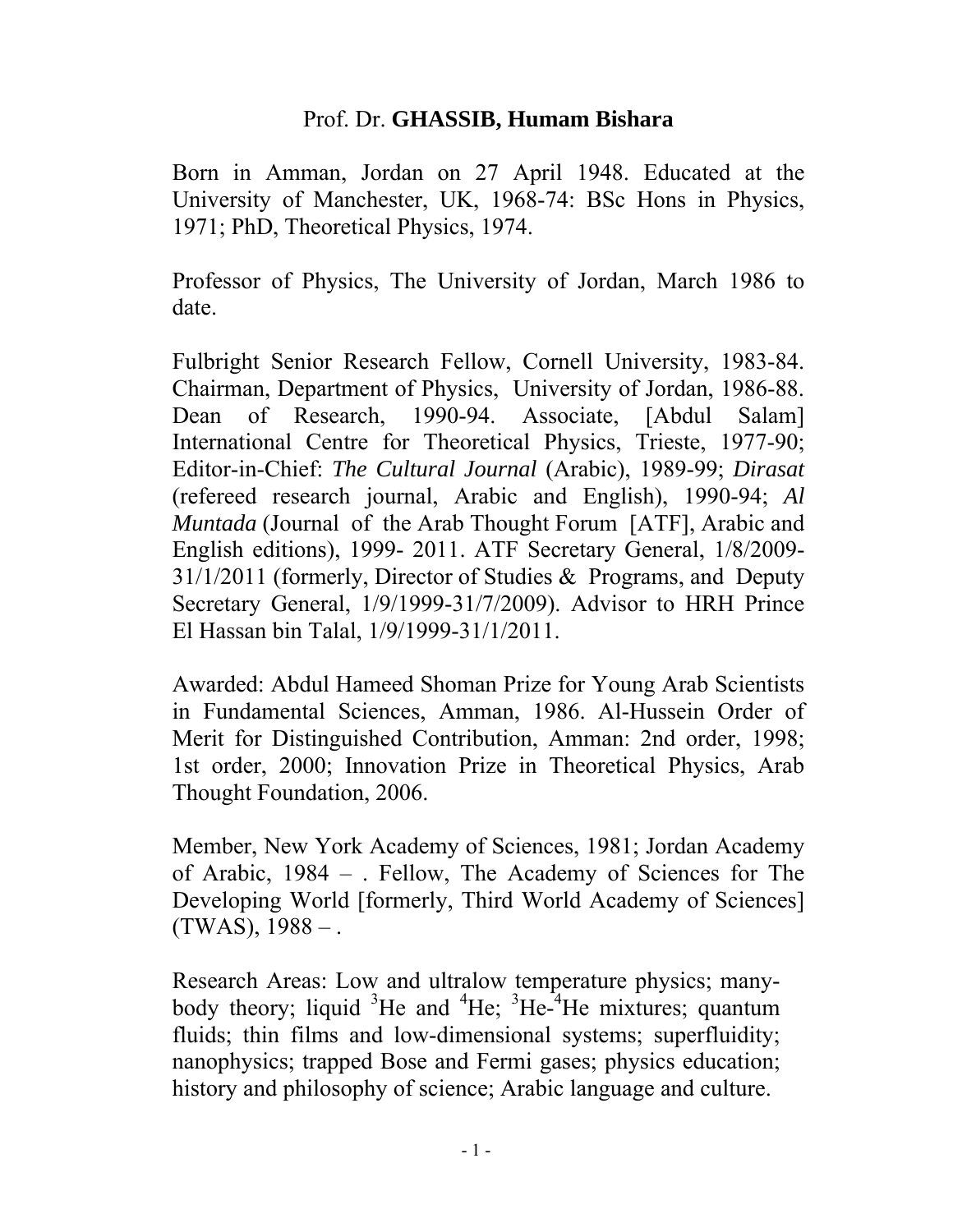----------------------------------------------------------------------------

Address: Department of Physics, Faculty of Science, The University of Jordan, Amman – Jordan, Phone: (+962 6) 535- 5000, Fax: (+962 6) 535-5511, 535-5522 Phone: (Home) (+962 6) 5827028. **Mobile: (+962 7) 77387870.** E-mail: *hghassib@orange.jo.*

(1/6/2012)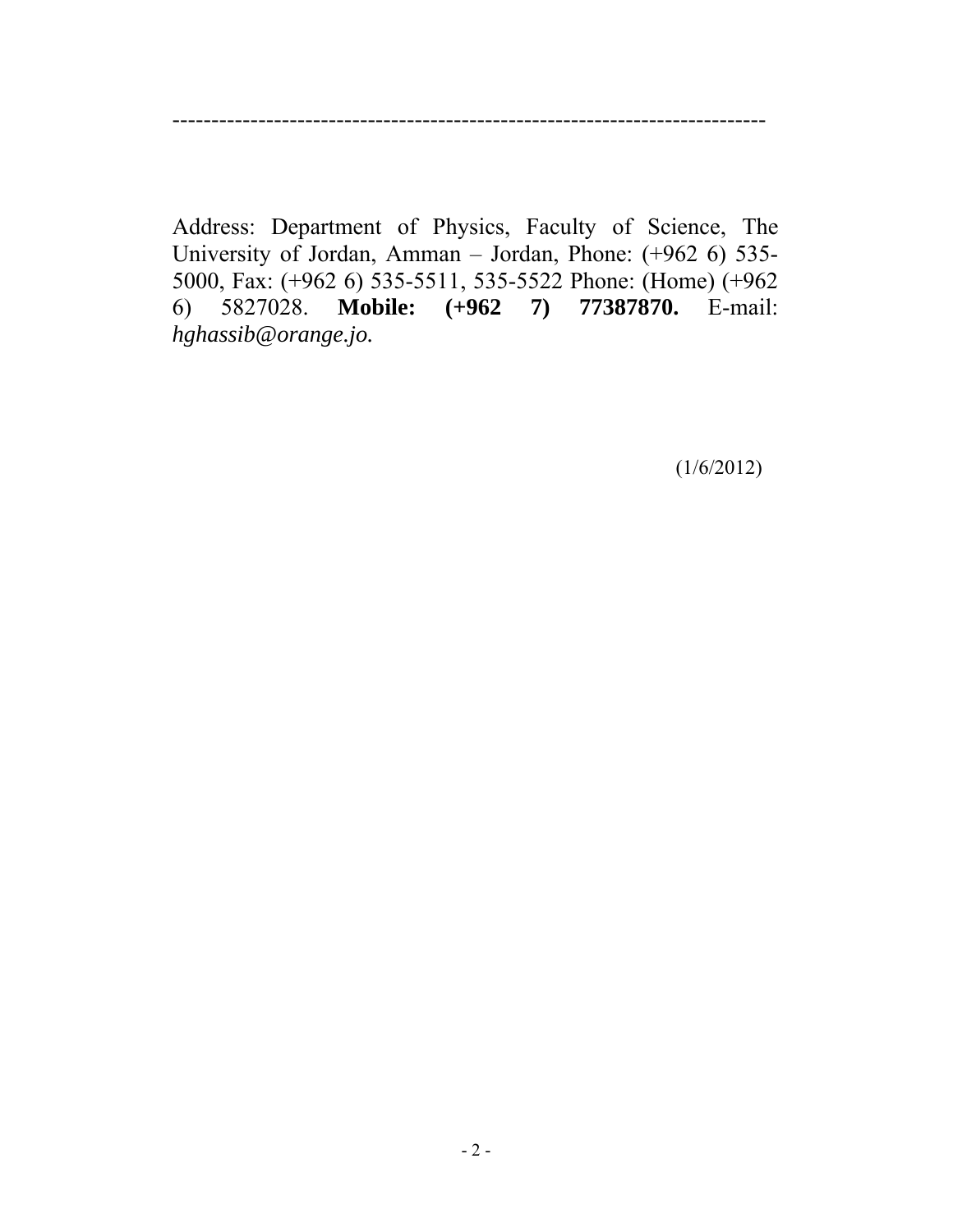## **Humam B. Ghassib**

# **List of Publications**

# **I. PHYSICS**

- **1. H. B. Ghassib,** R. H. Ibarra, and J. M. Irvine, "A Study of Liquid <sup>3</sup>He in the Brueckner-Goldstone Fomalism". *Annals of Physics (N.Y.)* **85** (2), 378-409, 1974.
- **2. H. B. Ghassib** and J. M. Irvine, "An 'Exact' Self-Consistent Brueckner Calculation for Liquid  ${}^{3}He$ ". *Journal of Low Temperature Physics* **18** (3/4), 201-217, 1975.
- **3. H. B. Ghassib**, R. F. Bishop, and M. R. Strayer, "A Study of the Galitskii-Feynman T Matrix for Liquid <sup>3</sup>He". *Journal of Low Temperature Physics* **23** (3/4), 393-410, 1976.
- **4.** R.F. Bishop. **H. B. Ghassib**, and M. R. Strayer, "Composite Pairs and Effective Two-Body Scattering in a Many-Body Medium".  *Physical Review A* **13** (4), 1570-1580, 1976.
- **5.** R. F. Bishop, **H. B. Ghassib**, and M. R. Strayer, "Low-Energy He-He Interactions with Phenomenological Potentials". *Journal of Low Temperature Physics* **26** (5/6), 669-690, 1977.
- **6. H. B. Ghassib,**

"Bound State for <sup>3</sup>He Quasiparticles in Dilute <sup>3</sup>He-He II Mixtures".

 *Physics Letters* **64A** (1), 59-61, 1977.

**7. H. B. Ghassib** and G. Baskaran**,**

<sup>44</sup>He Effective Interaction for Dilute Solutions of <sup>4</sup>He in Liquid <sup>3</sup>He at Low Temperatures".  *Physical Review A* **20** (3), 1116-1119, 1979.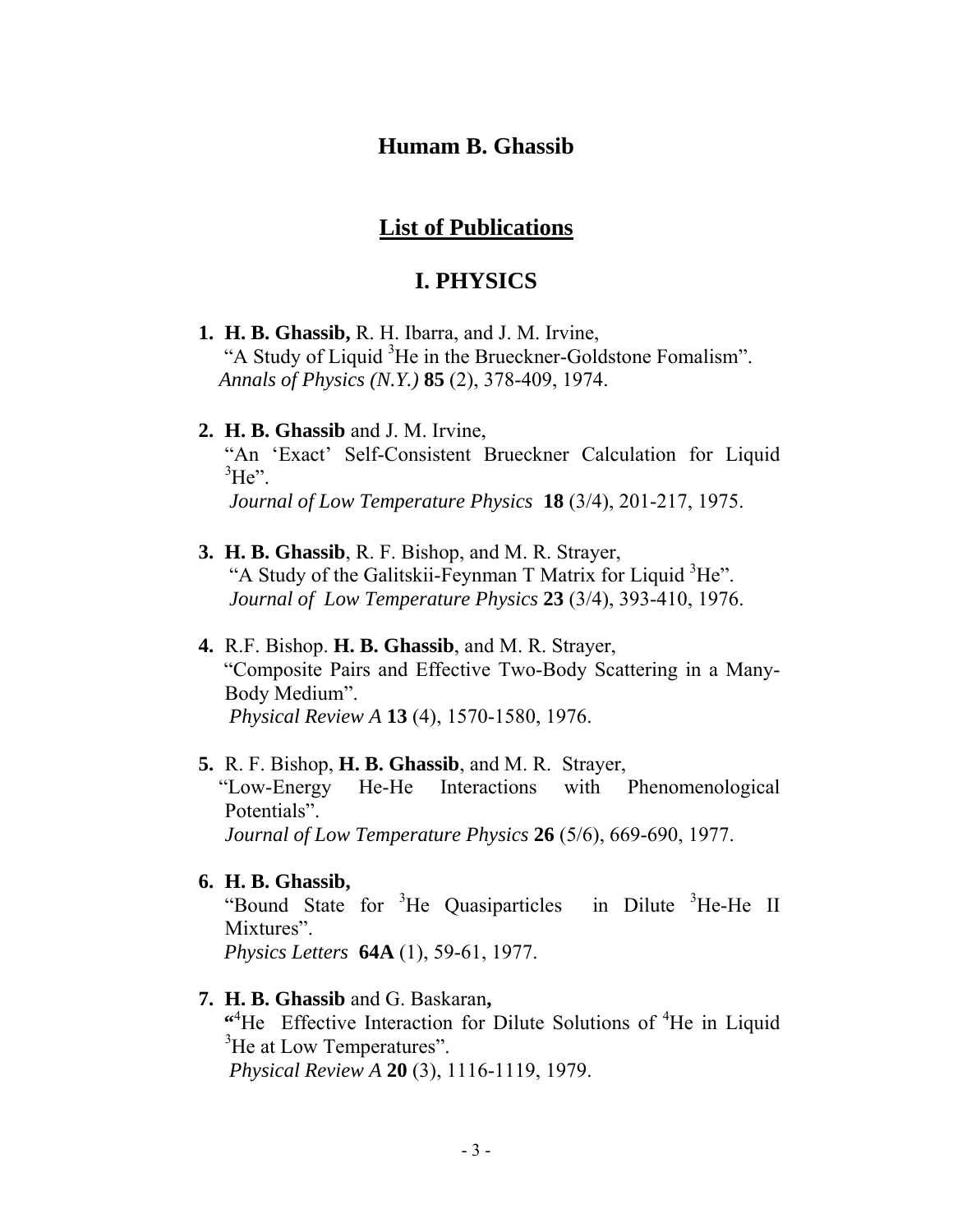#### **8. H. B. Ghassib** and S. Chatterjee,

 "On Backflow in Two and Three Dimensions". *Zeitschrift für Physik B - Condensed Matter* **51**, 93-94, 1983.

#### **9. H. B. Ghassib** and S. Chatterjee,

"On Density Fluctuations in Dilute <sup>4</sup>He-<sup>3</sup>He Thin Films".  *Zeitschrift für Physik B – Condensed Matter* **52**, 45-49, 1983.

#### **10. H. B. Ghassib** and R. Sridhar,

 "On the Fröhlich Decomposition and the Condensate Fraction in He II".

 *Physics Letters* **100A** (4), 198-200, 1984.

### **11. H. B. Ghassib** and G.V. Chester,

 "<sup>4</sup> He n-mers and Bose-Einstein Condensation in He II." *Journal of Chemical Physics* **81** (1), 585-586, 1984.

### **12. H. B. Ghassib,**

"The Quantum Parameter and Critical Binding of Helium Dimers".

 *Journal of Chemical Physics* **80** (9), 4568-4569, 1984.

### **13. H. B. Ghassib,**

 "On Dimers and Trimers in Some Helium Fluids"  *Zeitschrift für Physik B – Condensed Matter* **56**, 91-98, 1984.

## **14. H. B. Ghassib** and G. V. Chester

 " On the Asymptotic Behavior of the Pair Correlation Function for Liquid <sup>4</sup>He". *Zeitschrift für Physik B – Condensed Matter* **59**, 371-378, 1985.

### **15. H. B. Ghassib** and S. Chatterjee,

"Some Effects of <sup>4</sup>He Impurities on Normal Liquid <sup>3</sup>He at Low Temperatures".

*Proceedings of the 17<sup>th</sup> International Conference on Low Temperature Physics LT-7,* Part II – Contributed Papers, Universitat Karlsruhe and Kernforschungszentrum Karlsruhe, 15- 22 August 1984; Eds.: U. Eckern, A. Schmid, W. Weber, and H. Wühl. North-Holland, Amsterdam; pp. 1241-1242.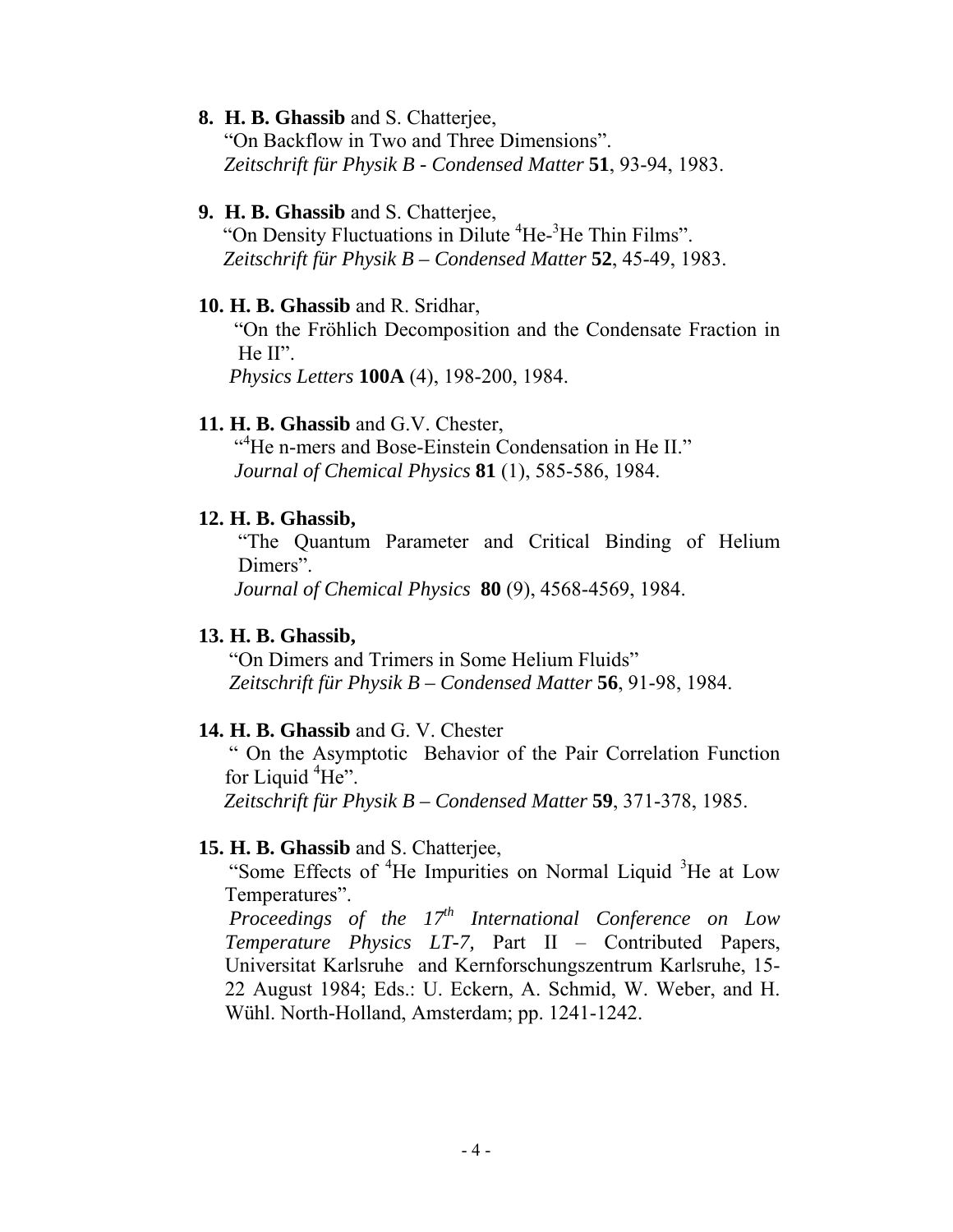#### **16. H. B. Ghassib** and A. M. Khudeir,

 "Toward a Comprehensive Theory for He II. I. A Zero-Temperature Hybrid Approach". *International Journal of Theoretical Physics* **25** (3), 255-271, 1986.

### **17.** J. Chela-Flores and **H. B. Ghassib**,

 "Toward a Comprehensive Theory for He II. II. A Temperature-Dependent Field-Theoretic Approach". *International Journal of Theoretical Physics* **25** (3), 273-291,

1986.

#### **18.** J. Chela-Flores and **H. B. Ghassib**,

 "Solitons, Bose-Einstein Condensation, and Superfluidity in Helium II".

 *International Journal of Theoretical Physics* **26** (11), 1039-1049, 1987.

### **19.** J. Chela-Flores and **H. B. Ghassib**,

 "Biophysics and the Microscopic Theory of Helium II." *International Journal of Theoretical Physics* **26** (11), 1051-1058, 1987.

#### **20. Humam B. Ghassib** and Yahya F. Waqqad,

"Bose-Einstein Condensation in Quasi-Two-Dimensional Systems".

*Physica B* **165** & **166**, 595-596, 1990.

### **21. Humam B. Ghassib and** Yahya F. Waqqad**,**  "On the Excitations in the <sup>3</sup>He-He II Sandwich System." *Physica B* **194**-**196**, 511-512, 1994.

#### **22.**Usama Gh. Al-Khawaja and **Humam B. Ghassib**,

 "Ring Contribution to the Neutral Two-Dimensional Fermi Gas". *Czechoslovak Journal of Physics* **46**, Suppl. S5, 2653-2654, 1996. [*Proceedings of the 21st International Conference on Low Temperature Physics LT21*; Prague, August 8-14,1996.]

# **23.** E. M. Rabei, K. I. Nawafleh, and **H. B. Ghassib,** "Some Physical Applications of the Canonical Method". *Hadronic Journal* **22**, 241-255, 1999.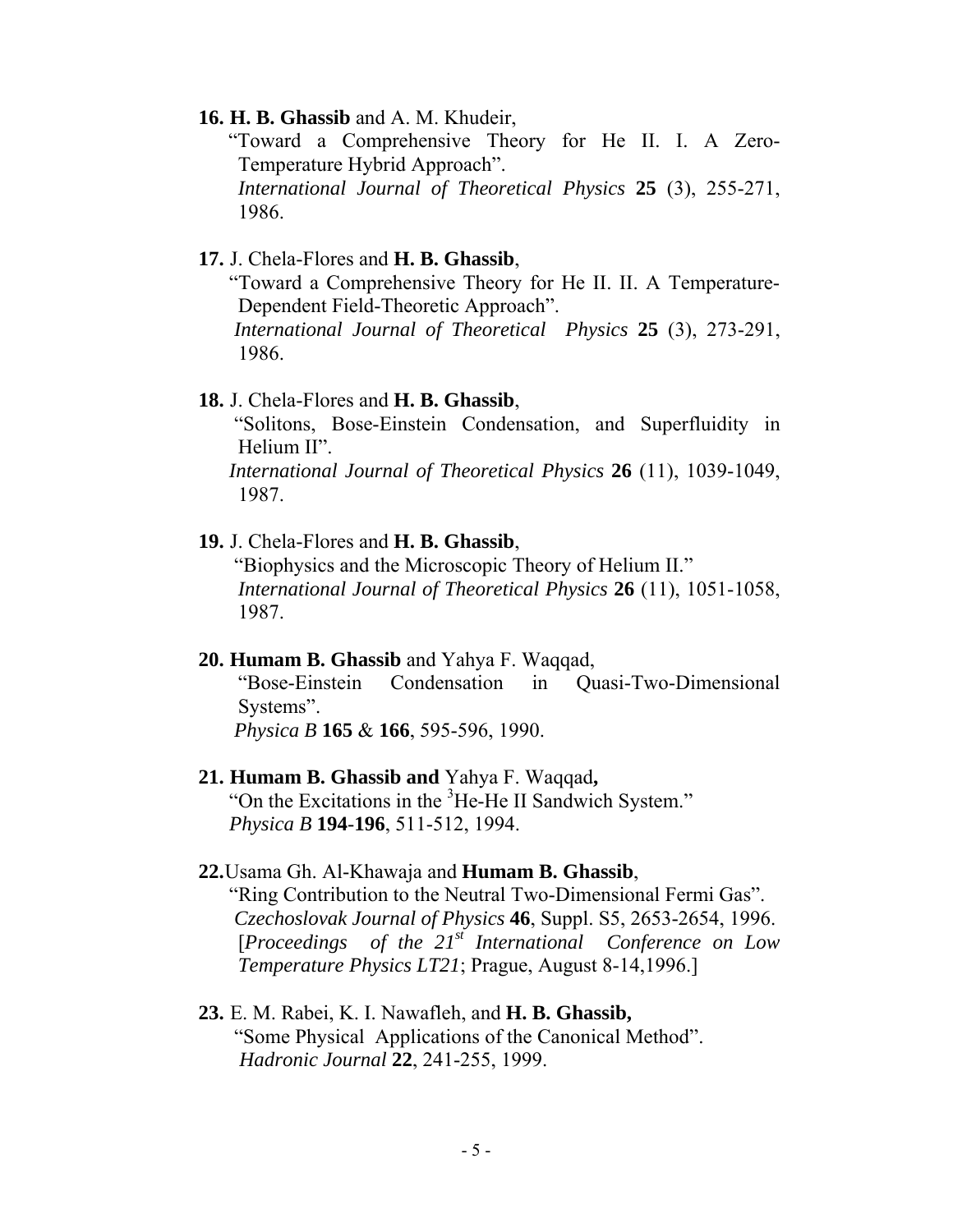- **24.** Eqab M. Rabei, Khaled M. Al-Khaled, and **Humam B. Ghassib**, "The Path-Integral Approach for Constrained Systems in its Lagrangian Form". *Hadronic Jounal Supplement* **15**, 211-230, 2000.
- **25.** R. R. Nigmatullin, A. A. Khamzin, and **H. B. Ghassib**, "The Classical Two-Dimensional Ising Model in the Static Fluctuation Approximation". *Solid State Communications* **113**, 257-261, 2000.
- **26.** R. R. Nigmatullin, A. A. Khamzin, and **H. B. Ghassib**, One-, Two-, and Three-Dimensional Ising Model in the Static Fluctuation Approximation". *International Journal of Theoretical Physics* **39** (2), 405-446, 2000.
- **27.** R. R. Nigmatullin, A. A. Khamzin, and **H. B. Ghassib**, "Proton Model of Ferroelectrics with Tunneling in the Static Fluctuation Approximation". *Physical Review E* **61** (4-A), 3441-3449, 2000.
- **28.** M. K. Al-Sugheir, **H. B. Ghassib**, and R. R. Nigmatullin, "Liquid Helium-4 in the Static Fluctuation Approximation". *International Journal of Theoretical Physics* **40** (5), 1033-1060, 2001.
- **29.** M. K. Al-Sugheir and **H. B. Ghassib**, "Normal Liquid Helium-3 in the Static Fluctuation Approximation". *International Journal of Theoretical Physics* **41** (4), 705-719, 2002.
- **30.** Eqab M. Rabei, Khaled I. Nawafleh, and **Humam B. Ghassib**, "Quantization of Constrained Systems Using the WKB Approximation". *Physical Review A* **66**, 024101-1- 4, 2002.
- **31.** K. I. Nawafleh, E. M. Rabei, and **H. B. Ghassib**, "Hamilton-Jacobi Treatment of Constrained Systems". *International Journal of Modern Physics A* **19** (3), 347-354, 2004.
- **32.** Eqab M. Rabei, Eyad H. Hasan, and **Humam B. Ghassib,** "Hamilton-Jacobi Treatment of Constrained Systems with Second-Order Lagrangians".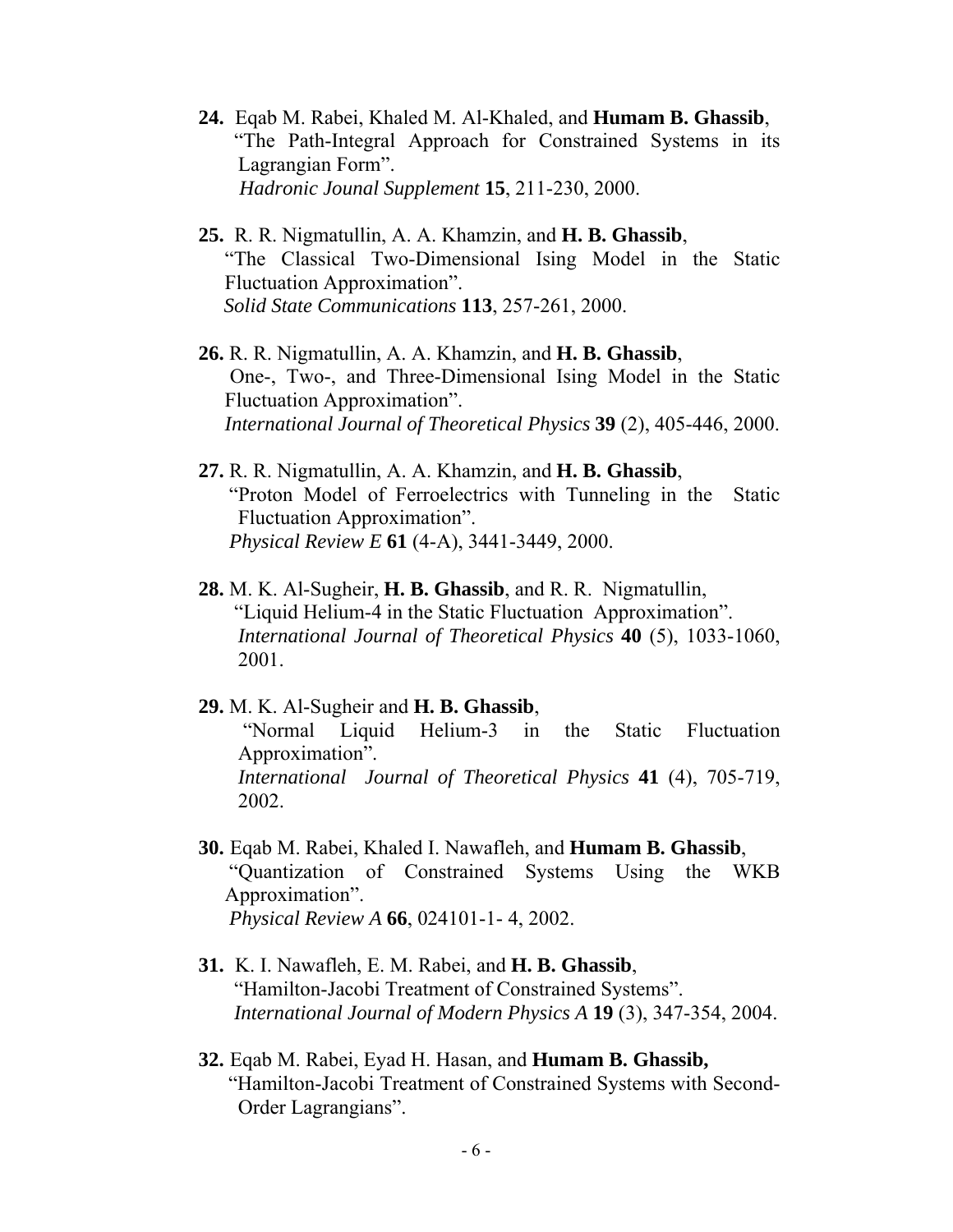*International Journal of Theoretical Physics* **43**(4), 1073-1096, 2004.

- **33.** Eyad H. Hasan, Eqab M. Rabei, and **Humam B. Ghassib,** "Quantization of Higher-Order Constrained Lagrangian Systems Using the WKB Approximation". *International Journal of Theoretical Physics* **43** (11), 2285-2298, 2004.
- **34.** Eqab M. Rabei, Khaled I. Nawafleh, and **Humam B. Ghassib**, "The Motion of a Spinning Particle in an External Electromagnetic Field as a Constrained System".  *Journal of Dynamical Systems and Geometric Theories* **2**, 1-6, 2004.
- **35.** Eqab M. Rabei, Eyad H. Hasan, **Humam B. Ghassib**, and S. Muslih, "Quantization of Second-Order Constrained Lagrangian Systems Using the WKB Approximation". *International Journal of Geometric Methods in Modern Physics* **2** (3), 1-20, 2005.
- **36.** Khaled I. Nawafleh, Eqab M. Rabei, and **Humam B. Ghassib**, Quantization of Reparametrized Systems Using the WKB Method".  *Turkish Journal of Physics* **29**, 151-162, 2005.
- **37.** B. R. Joudeh, M. K. Al-Sugheir, and H. B. Ghassib, "Spin-Polarized Atomic Hydrogen in the Static Fluctuation Approximation". *International Journal of Modern Physics B* **19** (26), 3985-4008, 2005.
- **38.** A. S. Sandouqa, M. K. Al-Sugheir, and **H. B. Ghassib,**  "Spin-Polarized <sup>3</sup>He-He II Mixtures in the Static Fluctuation Approximation". *International Journal of Theoretical Physics* **45** (1), 159-182, 2006.
- **39.** A. S. Sandouqa, M. K. Al-Sugheir, and **H. B. Ghassib**, "Hole-Hole Scattering in Spin-Polarized <sup>3</sup>He-He II Mixtures".  *Physica Scripta* **74**, 5-11, 2006**.**
- **40.** M. K. Al-Sugheir, **H. B. Ghassib**, and B. R. Joudeh,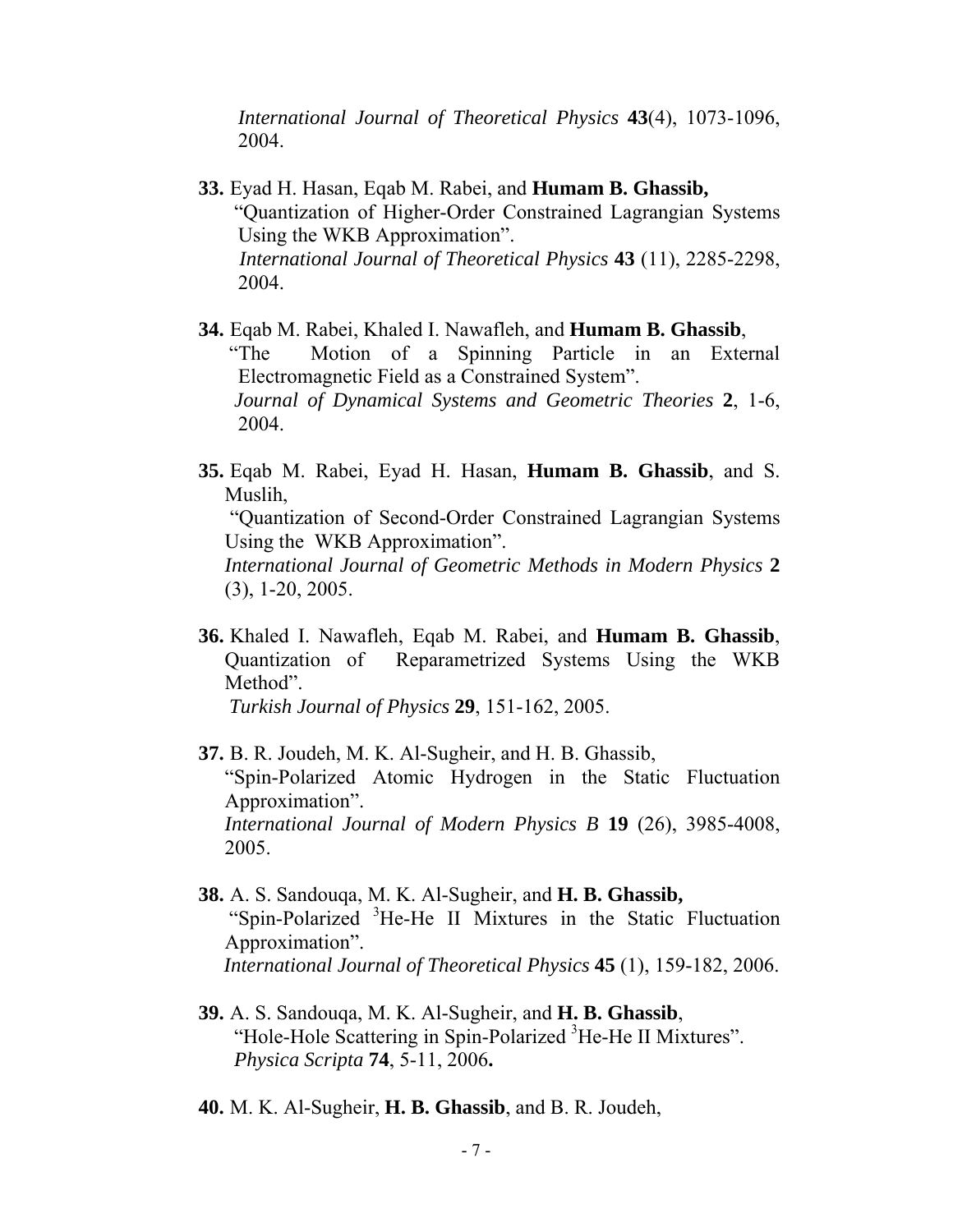"Fermi Pairing in Dilute <sup>3</sup>He-He II Mixtures". *International Journal of Modern Physics B* **20** (18), 2491-2504, 2006.

- **41.** B. R. Joudeh, M. K. Al-Sugheir, and **H. B. Ghassib**, "A Study of Spin-Polarized Atomic Hydrogen in the Brueckner-Bethe-Goldstone Theory". *Physica B* **388**, 237-243, 2007.
- **42.** Khaled I. Nawafleh, Eqab M. Rabei, Moayad A. Al-Sabayleh, and **Humam B. Ghassib,** "On the WKB Approximation of Constrained Systems".  *Mu'tah Lil-Buhuth wad-Dirasat* **21** (3), 71-79, 2006.
- **43.** Eqab M. Rabei, Abdul-Wali Ajlouni, and **Humam B. Ghassib**, "Quantization with Fractional Calculus".  *Proceedings of the 9th WSEAS International Conference on Applied Mathematics,* Istanbul, Turkey, May 27-29, 2006, pp. 256-262.
- **44.** Eqab M. Rabei, Abdul-Wali Ajlouni, and **Humam B.Ghassib**, "Quantization of Nonconservative Systems Using Fractional Calculus".  *WSEAS Transactions on Mathematics* **5** (7), 2006.
- **45.** Eqab M. Rabei, Abdul-Wali Ajlouni, and **Humam B. Ghassib**, "Quantization of Brownian Motion". *International Journal of Theoretical Physics* **45** (9), 1619-1629, 2006.
- **46.** N. M. Ghulam, **H. B. Ghassib**, , and M. K. Al-Sugheir**,** "Hot Nuclear Matter in the Static Fluctuation Approximation".  *Physical Review C* **75,** 064317-1-8, 2007.
- **47.** N. M. Ghulam, M. K. Al-Sugheir, and **H. B. Ghassib**, "The Bethe Homework Problem for Hot Neutron Matter in the Static Fluctuation Approximation". *International Journal of Theoretical Physics* **47**, 2326-2338, 2008.
- **48.** A. S. Sandouqa, B. R. Joudeh, K. M. Al-Sugheir, and **Humam B. Ghassib,**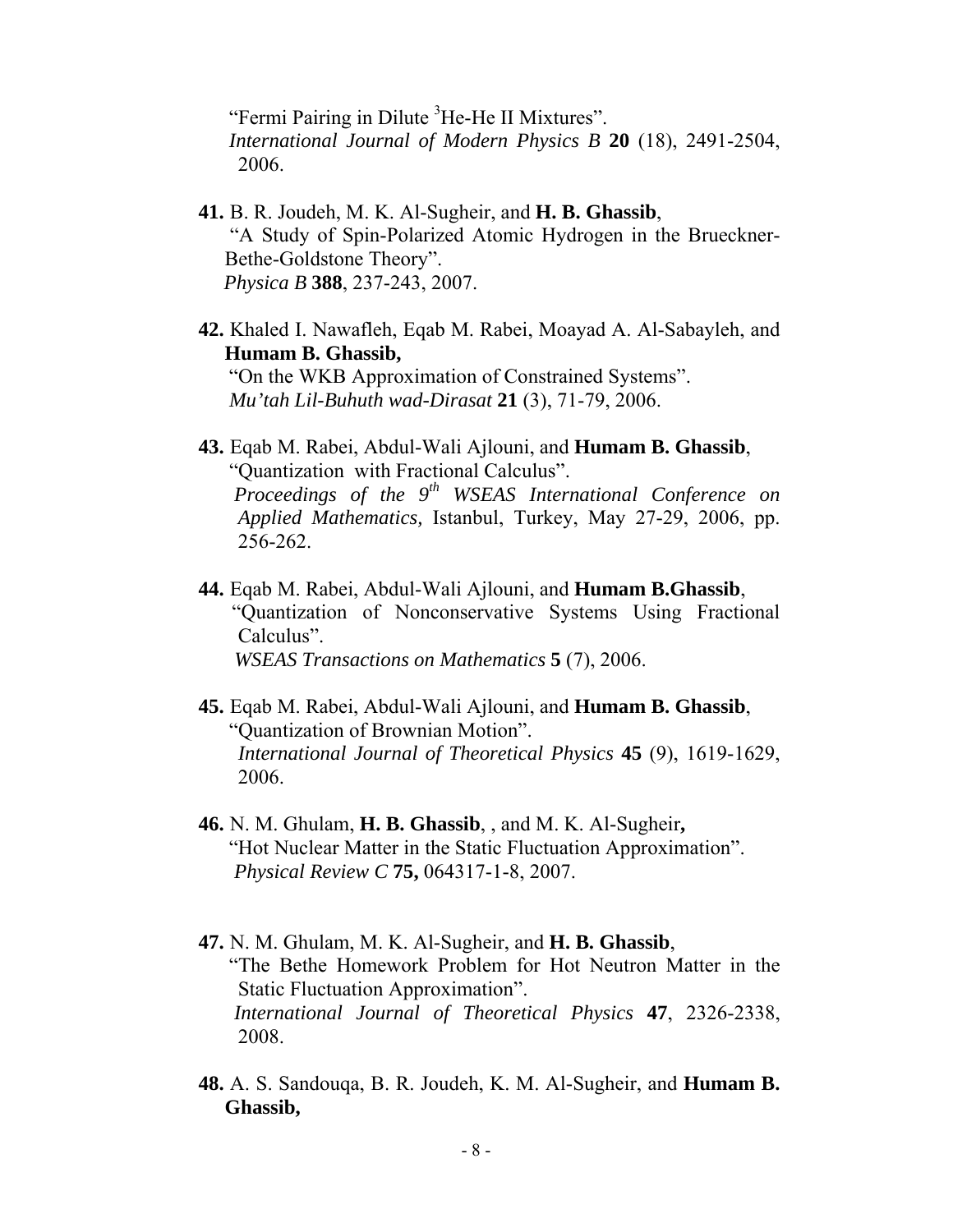"Spin-Polarized Atomic Deuterium (↓D) in the Static Fluctuation Approximation (SFA)". *International Journal of Modern Physics B* **22** (3), 257-266, 2008.

**49.** B. R. Judeh, A. S. Sandouqa, M. K. Al-Sugheir, and **H. B. Ghassib,**

 "T-martix and Effective Scattering in Spin-Polarized Atomic Deuterium  $(\downarrow)$ ". *Physica B* **404**, 1847-1851, 2009.

**50.** Saleem I. Qashou, Mohamed K. Al-Sugheir, Asaad R. Sackel, and **Humam B. Ghassib,** 

"Thermodynamic Properties of an Interacting Hard-Sphere Bose Gas in a Trap Using the Static Fluctuation Approximation".  *International Journal of Modern Physics B* **24**(24), 4779-4809, 2010.

- **51.** A. S. Sandouqa, **H. B. Ghassib**, and B. R. Joudeh, "A Ramsauer-Townsend Effect in Liquid <sup>3</sup>He". *Chemical Physics Letters* **490,** 172-175**,** 2010.
- **52.** Khaldoun M. Tarawneh, Eqab M. Rabei, and **Humam B. Ghassib**,

"Lagrangian and Hamiltonian Formulations of the Damped Harmonic Oscillator Using Caputo Fractional Derivative".  *Journal of Dynamical Systems and Geometric Theories*, **8** (1), 59-70, 2010.

- **53.** B. R. Joudeh, A. S. Sandouqa, **H. B. Ghassib**, and M. K. Al-Sugheir,  $^{4}$ He- $^{3}$ He and  $^{4}$ He- $^{4}$ He Cross Sections in Matter at Low Temperature". *Journal of Low Temperature Physics* **161** (3/4), 348-366, 2010.
- **54.** Asaad R. Sakhel, Saleem I. Qashou, Roger R. Sakhel, and **Humam B. Ghassib,**

 "Application of the Static Fluctuation Approximation to the Computation of the Thermodynamic Properties of an Interacting Trapped Two-Dimensional Hard-Sphere Bose Gas".  *Physical Review A* **82** (6), 063618-1 – 16, 2010.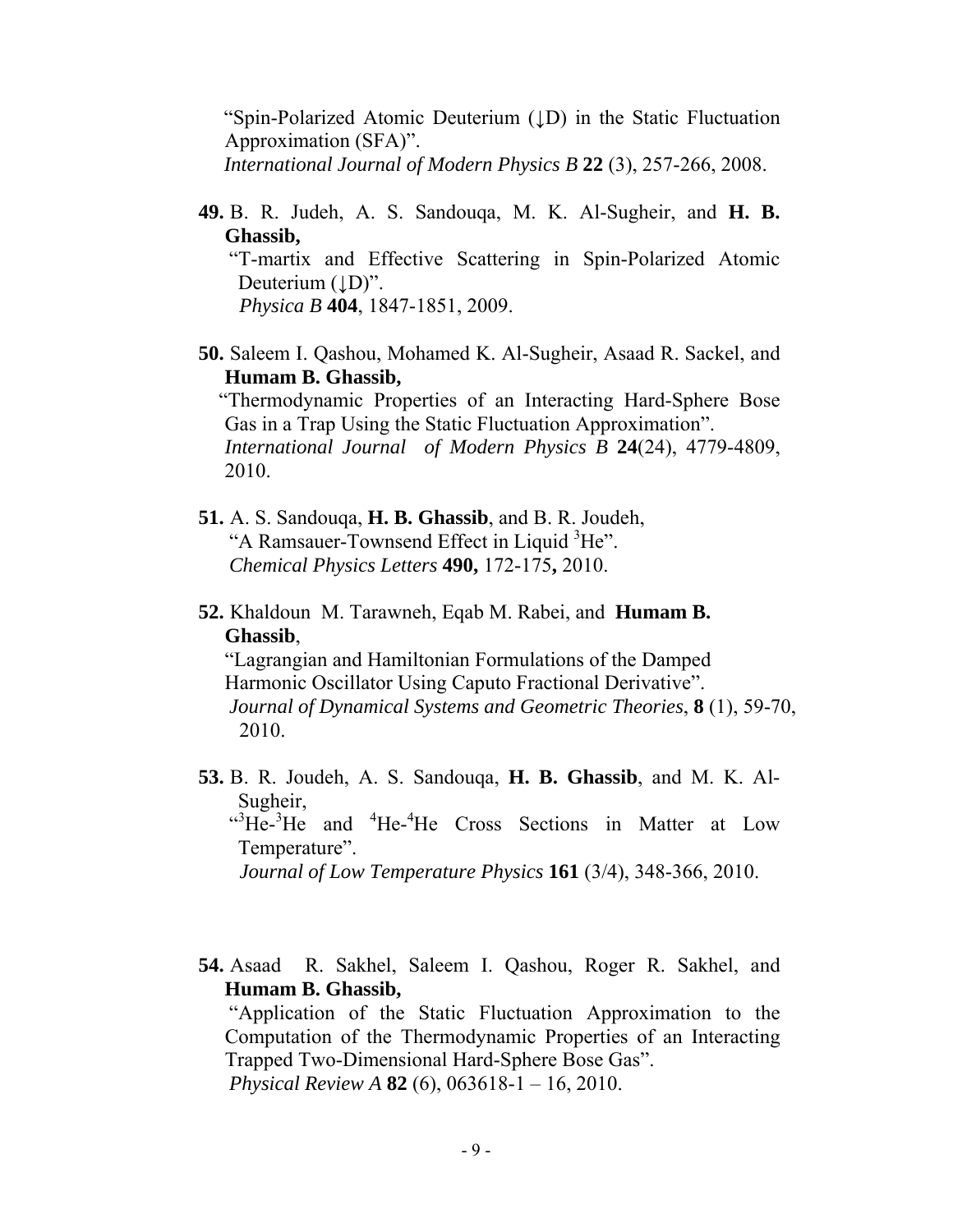- **55.** A Bouchebak, M.K. Al-Sugheir, and **H. B. Ghassib,** "A New Microscopic Calculation for the Uniform Electron Fluid". *Acta Physica Polonica A* **119** (3), 312-322, 2011.
- **56.** A.S. Sandouqa, B. R. Joudeh, M.K. Al-Sugheir, and **H. B. Ghassib,**  "Weak  ${}^{3}$ He Pairing in  ${}^{3}$ He-He (II) Mixtures".
	- *Acta Physica Polonica A* **119** (6), 807-813, 2011.
	- **57.** A.F. Al-Maaitah, B.R.Joudeh, A.S.Sandouqa, and **H. B. Ghassib,** "Scattering Properties of Spin-Polarized Liquid <sup>3</sup>He". *Journal of Low Temperature Physics* **164**, 5-22, 2011.
	- **58**. M.K.Al-Sugheir, **H. B. Ghassib,** and M. Awawdeh, "Bose-Einstein Condensation and Heat Capacity of Two-Dimensional Spin-Polarized Atomic Hydrogen".  *Physical Review A* **84** (7), 013617-1 ــ 6, 2011.
	- **59.** Roger R. Sakhel, Asaad R. Sakhel, and **H. B. Ghassib,**  "Self-Interfering Matter-Wave Patterns Generated by a Moving Laser Obstacle in a Two-Dimensional Bose-Einstein Condensate inside a Power Trap Cut off by Box Potential Boundaries". *Physical Review A* **84** (9), 033634-1 ــ 13, 2011.

 **60.** F.S.Nammas, A.S.Sandouqa, **H. B. Ghassib,** and M.K. Al- Sugheir,

 "Thermodynamic Properties of Two-Dimensional Few-Electrons Quantum Dot Using the Static Fluctuation Approximation (SFA)". *Physica B* **406**, 4671-4677, 2011.

**61. H. B. Ghassib,** Asaad F. Sakhel, Omar Obeidat, Amer Al-Oqali, and Roger R. Sakhel, "Effectiveness of the Statistical Potential in the Description of Fermions in a Worm Algorithm Path-Integral Monte Carlo Simulation of  ${}^{3}$ He Atoms Placed on a  ${}^{4}$ He Layer Adosrbed on Graphite".

*Physical Review E* **85**, 016702-1ــ 6, 2012.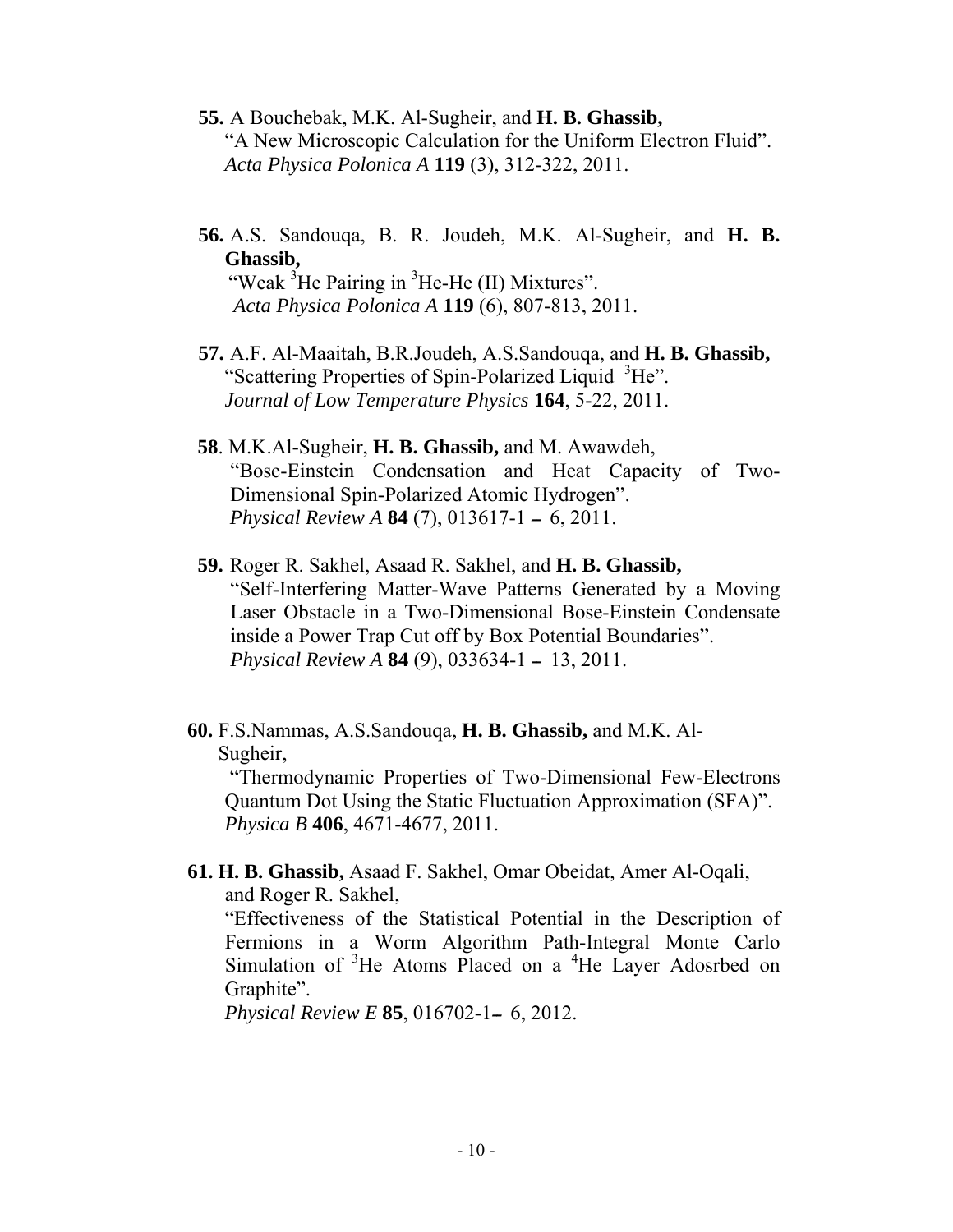- **62.** M.K.Al-Sugheir, G. Alna'washi, **H. B. Ghassib,** and A. Sandouqa, "A Microscopic Study of the Finite Two-Dimensional Trapped Bose Atomic Gas". *Physica B* **407**, 2313-2320, 2012.
- **63.** Amer Al-Oqali, Asaad R. Sakhel, **Humam. B. Ghassib,** and Roger R. Sakhel, "Worm Algorithm Path Integral Monte Carlo Applied to the <sup>3</sup>He-<sup>4</sup>He II Sandwich System". *International Journal of Modern Physics B 26* (31), 1250173-1 – 33, 2012.

[More papers are in the pipeline.]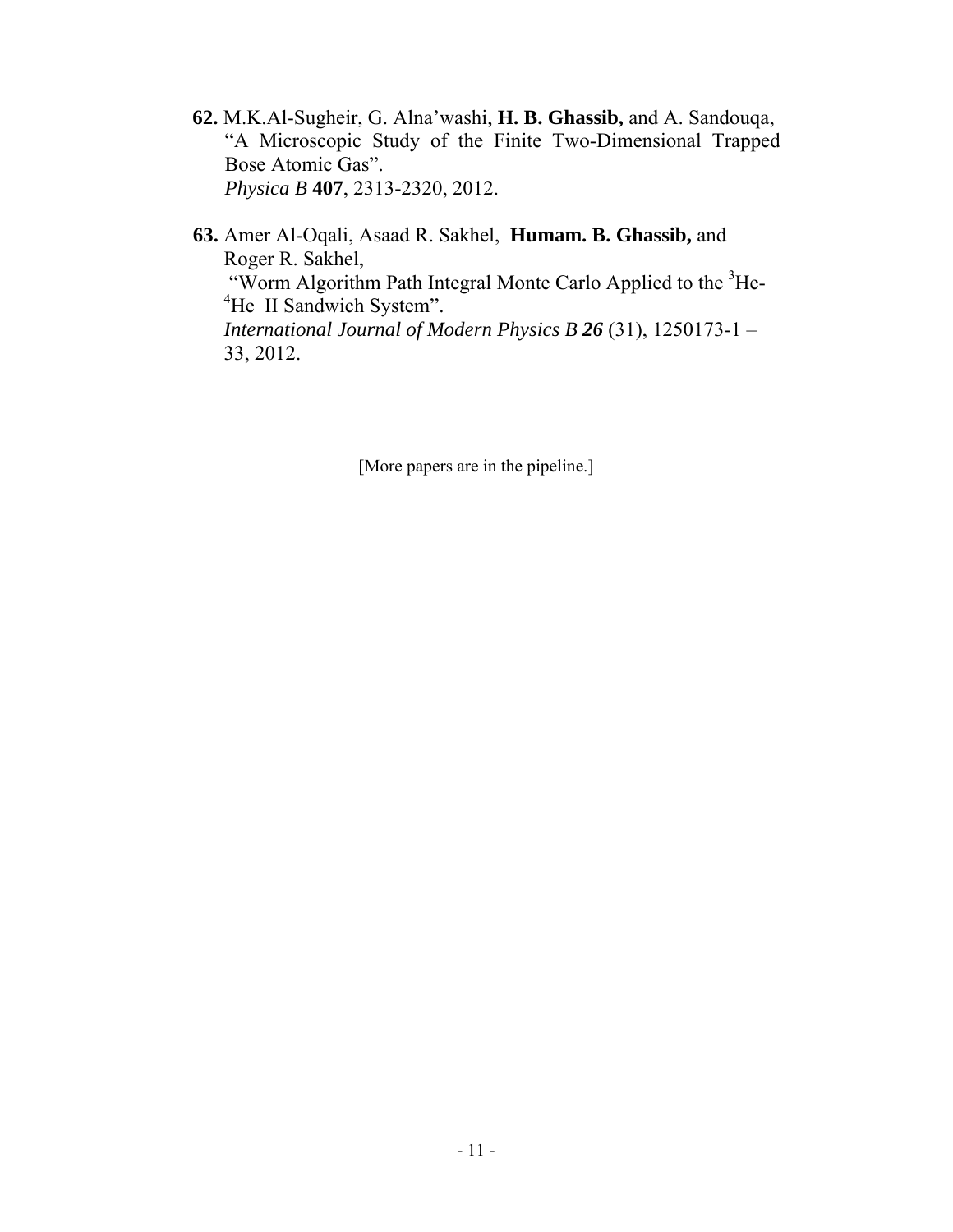# **II. PUBLIC UNDERSTANDING and POPULARIZATION OF SCIENCE**

**1.** Kenneth W. Ford,

 *Classical and Modern Physics*, Volume 1 (Wiley, New York, 1972). Translated into Arabic by  **Humam B. Ghassib** and Issa S. Shahin. Overall Supervision of the Arabic Edition [+ An Introduction + Additional Footnotes + Design]:  **Humam B. Ghassib**. Jordan Academy of Arabic, Amman, 1981. [780 pages, large size.]

- **2.** Fuad Hussein Taffal and **Humam Bishara Ghassib**, *The Concept of Heat in our Arab-Islamic Heritage*. [In Arabic.] Introduction: **Humam Bishara Ghassib**. The Jordanian Association of Physicists, Amman, 1987.
- **3. Humam Ghassib**, Jaser Abu Safiyyeh, and Shayma' Mreish, "Scientific Accuracy in Color Terminology in the Arabic Language". [In Arabic.] First Scientific Conference on "Scientific Writing in the Arabic Language: Reality and Future Prospects", Medical Arab University, Benghazi – Libya, 10-13 March, 1990. Arab Development Institute, Beirut, 1994.
- **4. Humam Ghassib** and Nabil Abu Dayyeh,

 "The Importance of Syntax: A Look at Prose in Translation of Scientific Texts". [In English.]

Paper submitted to the  $13<sup>th</sup>$  International Conference on Language, linguistics, Literature and Translation, Irbid-Jordan, April 1-4, 1996.

**5. Humam Ghassib,** 

"Creativity and Innovation".

Fifth Jordanian Science Week, 15-18/9/1997.

Higher Council for Science and Technology, Amman, 1998; Volume 2, pp. 312-318.